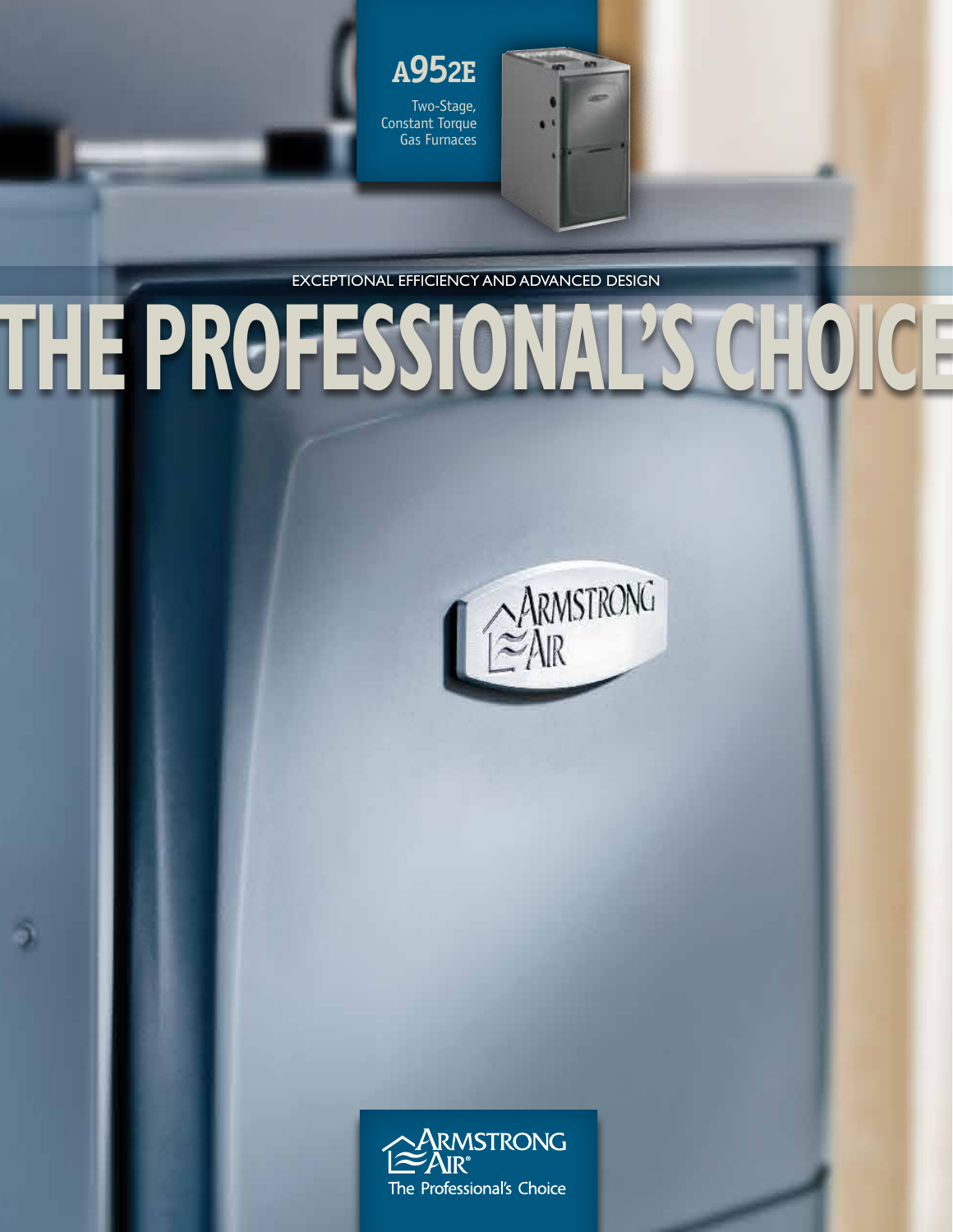

# Chosen by experts time after time.

Armstrong Air™ delivers a compelling combination of advanced technology, thoughtful design and **proven performance** to homes across the country. That's why it continues to be the choice of heating and cooling experts who can **appreciate the genuine craftsmanship** of the **A952E** gas furnace. When you choose Armstrong Air, you're making the same trusted choice as professionals across the country.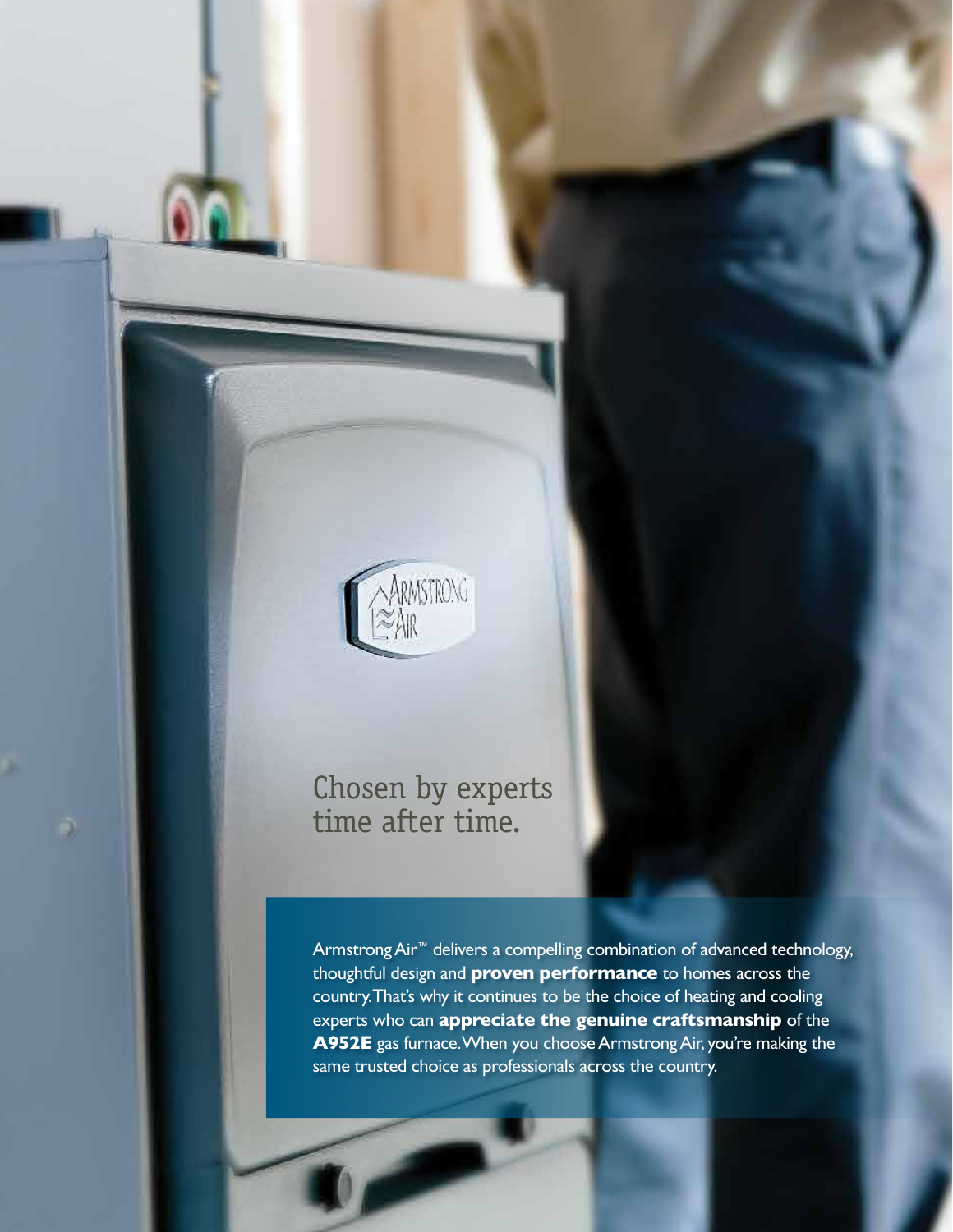Up to 30% more efficient than standard singlespeed motors, and up to 75% more efficient in constant fan mode

> Quiet Combustion™ Technology: *Uses a smaller Btu input per burner for quieter start-up and operation while providing more even heat distribution.*

Internal Monitoring: *Your Armstrong Air A952E furnace's electronic control system prolongs system life by continuously monitoring internal components for optimum performance and fault prevention.*

### EHX™ Technology:

*Every Armstrong Air furnace is engineered and built with EHX Technology, a patented design that eliminates the hot spots that can shorten furnace life. EHX Technology makes heat exchangers more durable, and with its advanced airflow system, more air contacts the heat exchanger surface area for greater heat exchange, enhancing efficiency and comfort.*

### Advanced Heat Exchanger:

*Made from stainless steel for maximum strength and crimped, rather than welded, Armstrong Air heat exchangers are highly resistant to thermal fatigue and other stresses caused by repeated heating and cooling. During the testing process, they are subjected to temperatures that far exceed normal operating ranges, to ensure they will stand up to decades of use.*

### Two-Stage Heating:

*Rather than being "all on" or "all off," your furnace can adjust its heat output based on conditions inside and outside your home. So you use less energy to maintain comfort.*

### Constant Torque Motor (X-13):

*Maintains a more consistent airflow than a single-speed PSC motor, keeping you consistently comfortable. The motor also operates with greater efficiency and less noise.*

## **(X)** Dual-Fuel

*The combination of a gas furnace and an electric heat pump pairs two energy sources for the perfect balance of energy efficiency and comfort.*

The advanced features of the Armstrong Air **A952E** work together to bring you:

#### CRAFTSMANSHIP

Every A952E is built with pride using rigorously lab-tested designs and quality materials. **Features like EHX™ Technology show Armstrong Air's commitment to building a better furnace.**

### **EFFICIENCY**

Built-in features like the **constant torque blower motor** and two-stage heating help the A952E offer an AFUE of 95%, and add up to **smart energy use all year long.**

#### COMMITMENT

Armstrong Air's dedication to a better product is backed by a Limited Lifetime Warranty on the stainless steel heat exchanger and a 10-Year Limited Warranty on parts.\*